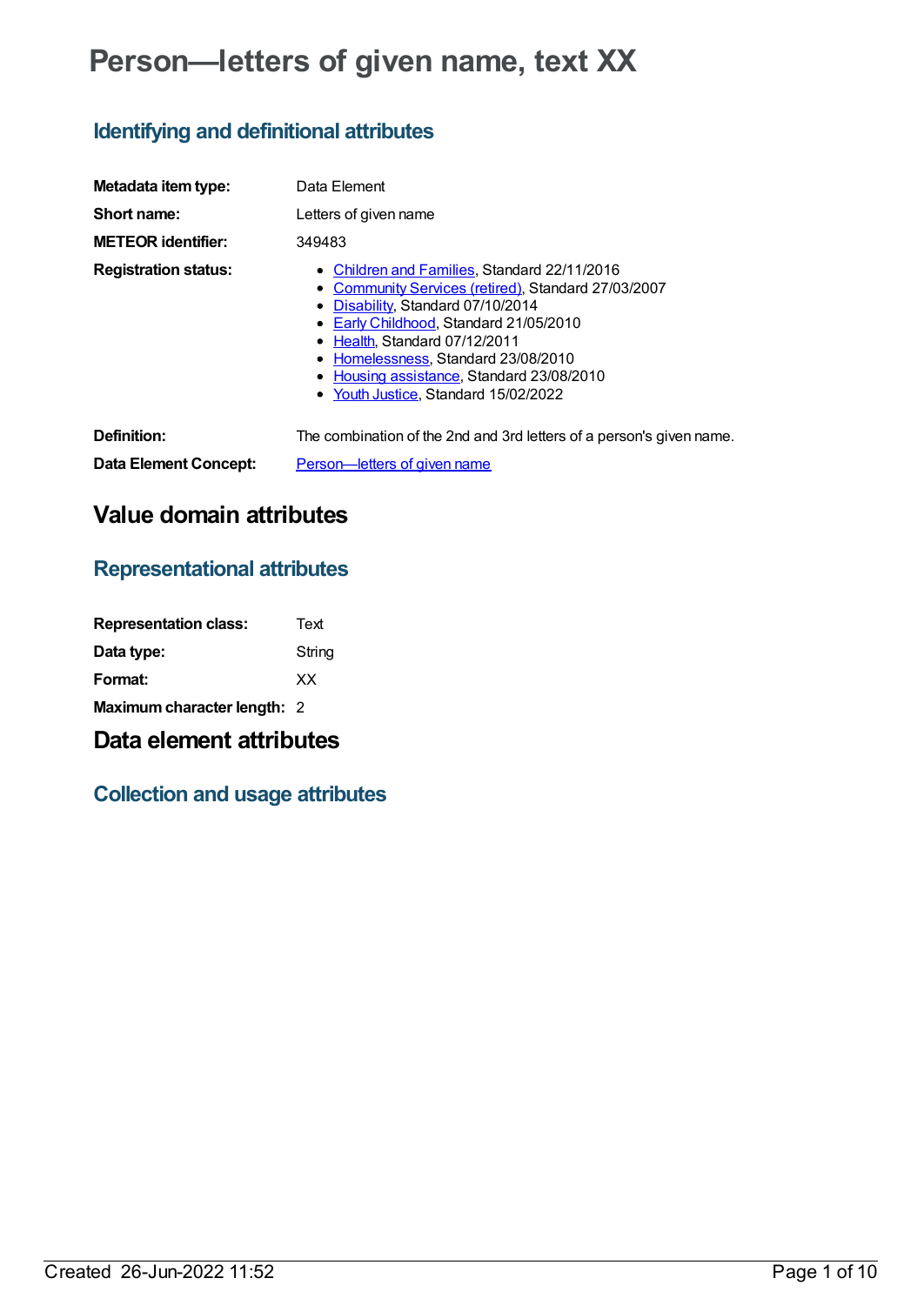| Guide for use:                                              | In the two spaces the agency should record the 2nd and 3rd letters of the client's<br>given name.                                                                                                                                                                                                                                                                                                                                                                                                                                                                                                                                                               |
|-------------------------------------------------------------|-----------------------------------------------------------------------------------------------------------------------------------------------------------------------------------------------------------------------------------------------------------------------------------------------------------------------------------------------------------------------------------------------------------------------------------------------------------------------------------------------------------------------------------------------------------------------------------------------------------------------------------------------------------------|
|                                                             | For example: If the client's given name is Elizabeth the reported value should be LI.<br>If the client's given name is Robert the reported value should be OB.                                                                                                                                                                                                                                                                                                                                                                                                                                                                                                  |
|                                                             | If the client's given name includes non-alphabetic characters—for example hyphens<br>(as in Jo-Anne) or apostrophes (as in D'Arcy), these non-alphabetic characters<br>should be ignored when counting the position of each character.                                                                                                                                                                                                                                                                                                                                                                                                                          |
|                                                             | Regardless of the length of a person's given name, the reported value should<br>always be two characters long. If the given name of the person is not long enough to<br>supply the requested letters (i.e. a name of less than three letters) then agencies<br>should substitute the number '2' to reflect the missing letters. The placement of a<br>number '2' should always correspond to the same space that the missing letter<br>would have within the 2-digit field. A number (rather than a letter) is used for such<br>substitutions in order to clearly indicate that an appropriate corresponding letter<br>from the person's name is not available. |
|                                                             | For example: If the person's legal name was Jo then the value reported would be<br>O2 because the 2 is substituting for the missing 3rd letter of the given name.                                                                                                                                                                                                                                                                                                                                                                                                                                                                                               |
|                                                             | If the person's given name is missing altogether the agency should record 99 for<br>the two spaces associated with the given name. In some cultures it is traditional to<br>state the family name first. To overcome discrepancies in recording/reporting that<br>may arise as a result of this practice, agencies should always ask the person to<br>specify their given name and their family name separately. These should then be<br>recorded as first given name and family name as appropriate, regardless of the<br>order in which they may be traditionally given.                                                                                      |
| <b>Comments:</b>                                            | The selected Letters of given name can be used in combination with Letters of<br>family name, Date of birth and Sex to develop a statistical linkage key to facilitate<br>the linkage of records for statistical purposes only. This key will also enable linkage<br>to other related databases that either have the same linkage key or the fundamental<br>information to form the same key. The linkage is to assist research and analysis of<br>the data, not for tracking of individuals through the system for case management.                                                                                                                            |
|                                                             | The provision of letters of a person's name can be a sensitive issue because of<br>privacy and confidentiality concerns. The use of this information will be in<br>accordance with privacy principles.                                                                                                                                                                                                                                                                                                                                                                                                                                                          |
| <b>Relational attributes</b>                                |                                                                                                                                                                                                                                                                                                                                                                                                                                                                                                                                                                                                                                                                 |
| <b>Related metadata</b><br>references:                      | Is formed using Person (name)-given name, text X[X(39)]<br>• Community Services (retired), Superseded 06/02/2012<br>• Health, Superseded 05/10/2016<br>• Housing assistance, Standard 20/06/2005<br>• Tasmanian Health, Standard 01/09/2016                                                                                                                                                                                                                                                                                                                                                                                                                     |
|                                                             | Is used in the formation of Record-linkage key, code 581 XXXXXDDMMYYYYN                                                                                                                                                                                                                                                                                                                                                                                                                                                                                                                                                                                         |
|                                                             | • Community Services (retired), Standard 21/05/2010<br>• Disability, Standard 07/10/2014<br>• Early Childhood, Standard 21/05/2010<br>• Health, Superseded 25/01/2018<br>• Homelessness, Superseded 10/08/2018<br>• Housing assistance, Standard 23/08/2010                                                                                                                                                                                                                                                                                                                                                                                                     |
|                                                             | Is used in the formation of Record-linkage key, code 581 XXXXXDDMMYYYYX                                                                                                                                                                                                                                                                                                                                                                                                                                                                                                                                                                                         |
|                                                             | • ACT Health (retired), Candidate 09/08/2018<br>• Health, Standard 25/01/2018<br>• Homelessness, Standard 10/08/2018                                                                                                                                                                                                                                                                                                                                                                                                                                                                                                                                            |
| <b>Implementation in Data Set</b><br><b>Specifications:</b> | Carer demographics file clusterChildren and Families, Standard 22/11/2016<br>Community Services (retired), Candidate 10/10/2014                                                                                                                                                                                                                                                                                                                                                                                                                                                                                                                                 |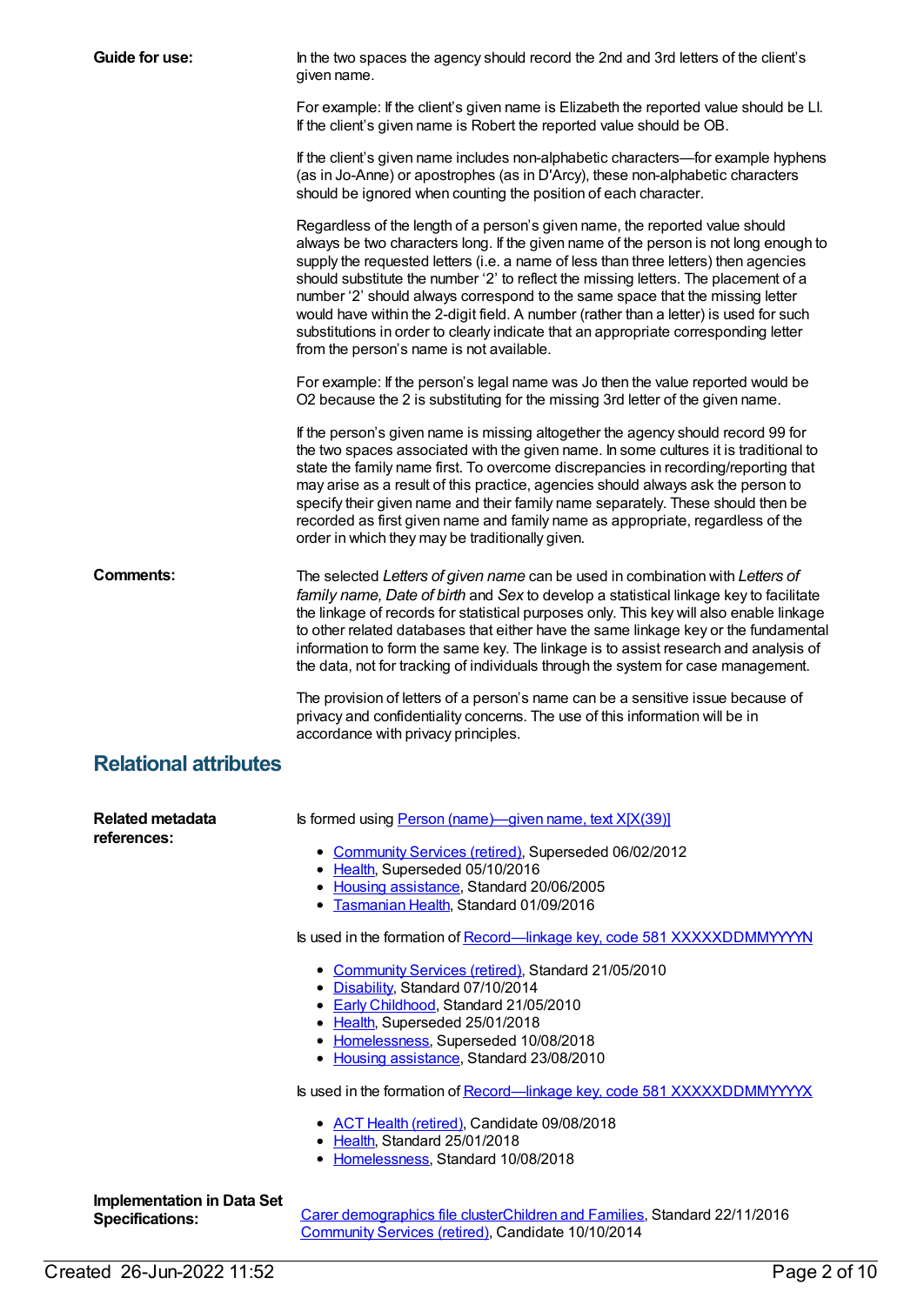*Implementation end date:* 30/06/2013

*DSS specific information:*

'Letters of carer's name' is collected as one item in cell number 2 in the Carer demographics file of the CP NMDS.

The 2nd, 3rd and 5th letters of the carer's family name are combined with the 2nd and 3rd letters of the carer's given name to obtain the 5 digit letters of the carer's name.

Child [protection](https://meteor.aihw.gov.au/content/492589) (CP) client file clusterChildren and [Families](https://meteor.aihw.gov.au/RegistrationAuthority/17), Superseded 22/11/2016 [Community](https://meteor.aihw.gov.au/RegistrationAuthority/1) Services (retired), Candidate 09/10/2014

*Implementation start date:* 01/07/2011

*Implementation end date:* 30/06/2013

*DSS specific information:*

'Letters of name' is collected as one item in cell number 2 in the Client file of the CP NMDS.

The 2nd and 3rd letters of the client's given name are combined with the 2nd, 3rd and 5th letters of the client's family name to obtain the 5 digit letters of the client's name.

For children who were unborn at the time of the notification and who were subsequently born by 31 August, letters of name should reflect the name given to the child following birth.

Child [protection](https://meteor.aihw.gov.au/content/656475) (CP) client file clusterChildren and [Families](https://meteor.aihw.gov.au/RegistrationAuthority/17), Superseded 22/11/2016

*Implementation start date:* 01/07/2013

*Implementation end date:* 30/06/2015

*DSS specific information:*

'Letters of name' is collected as one item in cell number 2 in the Client file of the CP NMDS.

The 2nd and 3rd letters of the client's given name are combined with the 2nd, 3rd and 5th letters of the client's family name to obtain the 5 digit letters of the client's name.

For children who were unborn at the time of the notification and who were subsequently born by 31 August, letters of name should reflect the name given to the child following birth.

Child [protection](https://meteor.aihw.gov.au/content/655203) (CP) client file clusterChildren and [Families](https://meteor.aihw.gov.au/RegistrationAuthority/17), Superseded 22/11/2016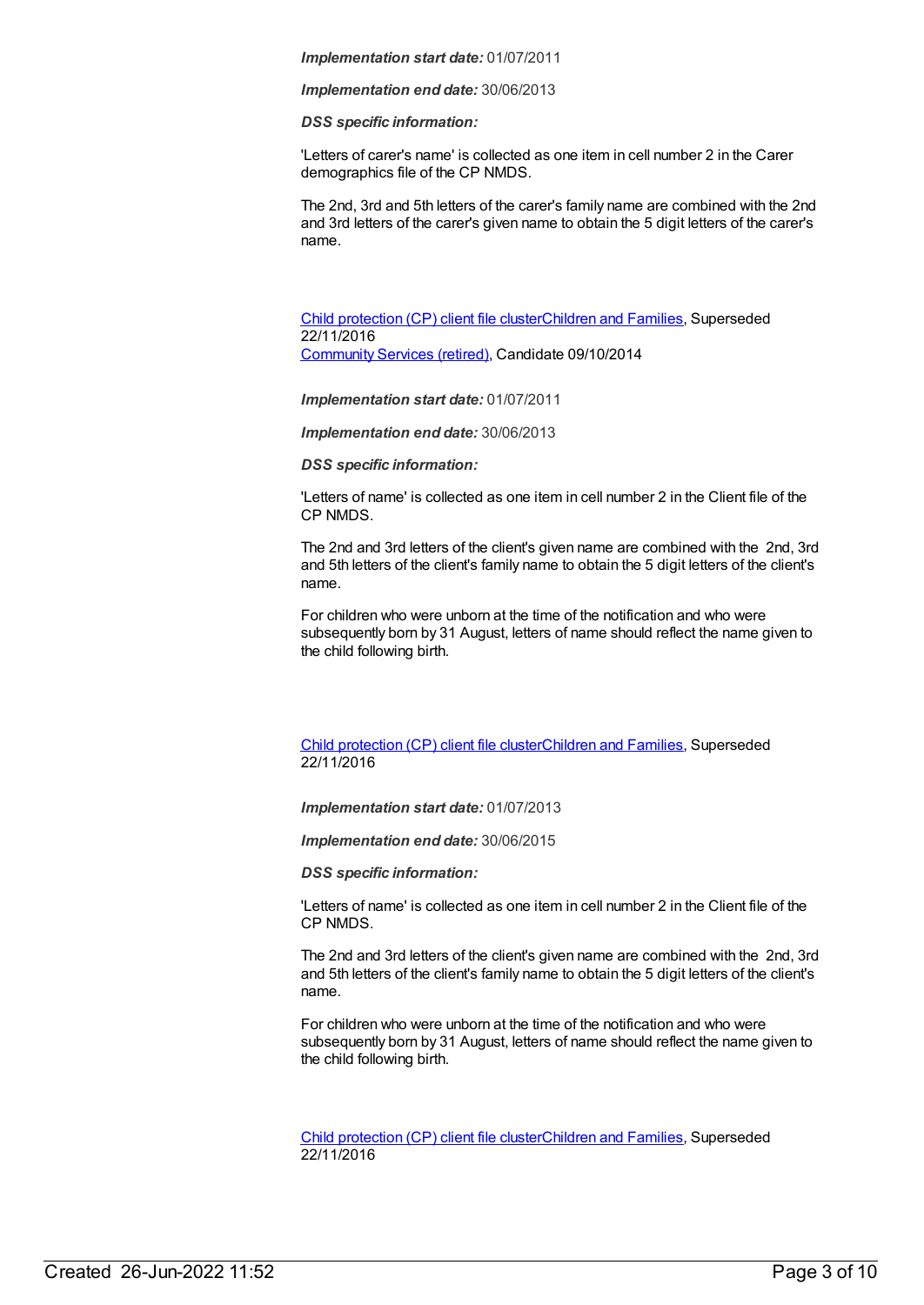*Implementation end date:* 30/06/2014

*DSS specific information:*

'Letters of name' is collected as one item in cell number 2 in the Client file of the CP NMDS.

The 2nd and 3rd letters of the client's given name are combined with the 2nd, 3rd and 5th letters of the client's family name to obtain the 5 digit letters of the client's name.

For children who were unborn at the time of the notification and who were subsequently born by 31 August, letters of name should reflect the name given to the child following birth.

Child [protection](https://meteor.aihw.gov.au/content/656496) (CP) client file clusterChildren and [Families](https://meteor.aihw.gov.au/RegistrationAuthority/17), Superseded 20/04/2018

*Implementation start date:* 01/07/2014

*Implementation end date:* 30/06/2016

*DSS specific information:*

'Letters of name' is collected as one item in cell number 2 in the Client file of the CP NMDS.

The 2nd and 3rd letters of the client's given name are combined with the 2nd, 3rd and 5th letters of the client's family name to obtain the 5 digit letters of the client's name.

For children who were unborn at the time of the notification and who were subsequently born by 31 August, letters of name should reflect the name given to the child following birth.

Child [protection](https://meteor.aihw.gov.au/content/688429) (CP) client file clusterChildren and [Families](https://meteor.aihw.gov.au/RegistrationAuthority/17), Superseded 20/01/2021

*Implementation start date:* 01/07/2015

*Implementation end date:* 30/06/2017

*DSS specific information:*

'Letters of name' is collected as one item in cell number 2 in the Client file of the CP NMDS.

The 2nd and 3rd letters of the client's given name are combined with the 2nd, 3rd and 5th letters of the client's family name to obtain the 5 digit letters of the client's name.

For children who were unborn at the time of the notification and who were subsequently born by 31 August, letters of name should reflect the name given to the child following birth.

Child [protection](https://meteor.aihw.gov.au/content/748904) (CP) client file clusterChildren and [Families](https://meteor.aihw.gov.au/RegistrationAuthority/17), Standard 03/11/2021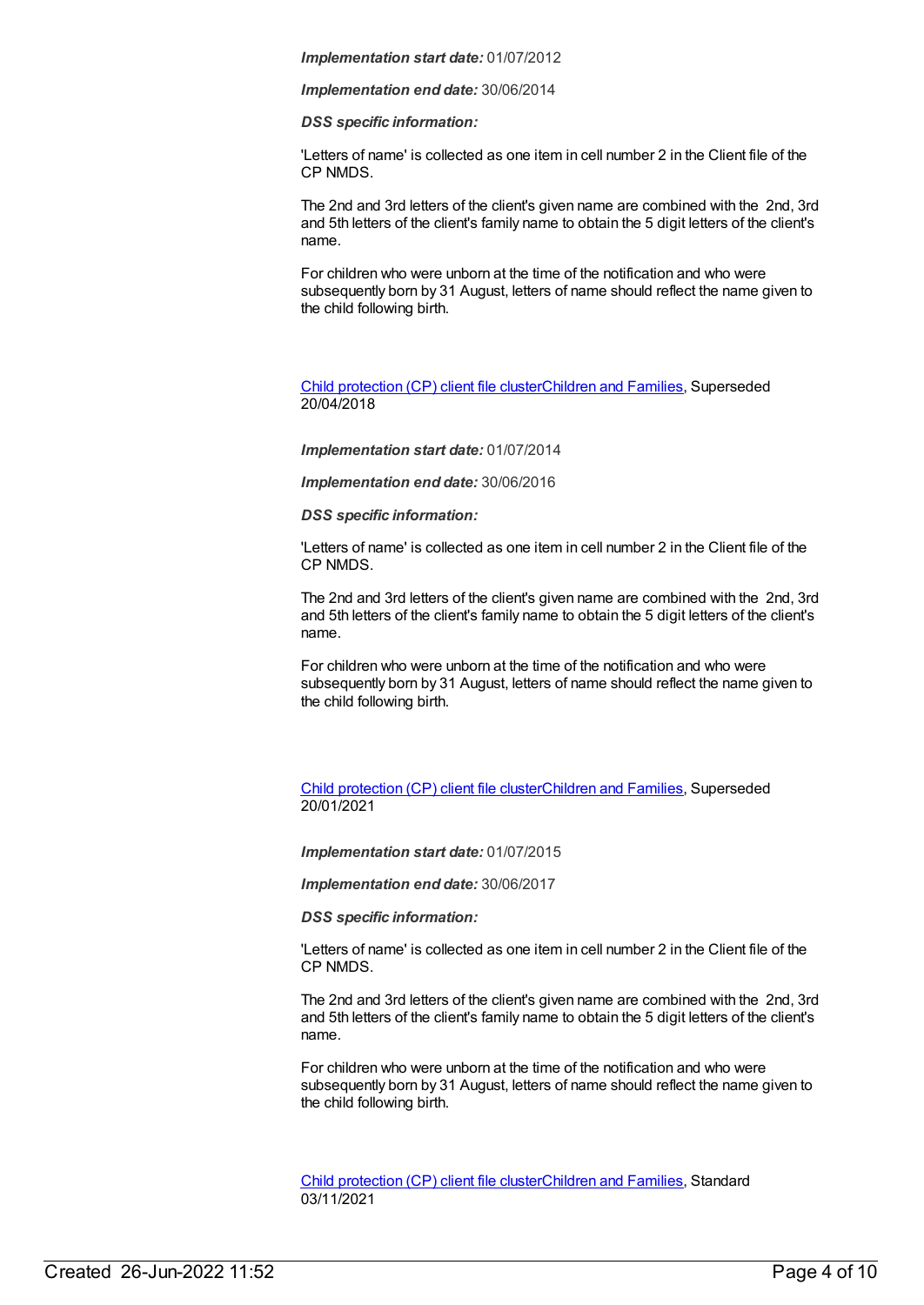#### *DSS specific information:*

'Letters of name' is collected as one item in cell number 2 in the Client file of the CP NMDS.

The 2nd and 3rd letters of the client's given name are combined with the 2nd, 3rd and 5th letters of the client's family name to obtain the 5 digit letters of the client's name.

For children who were unborn at the time of the notification and who were subsequently born by 31 August, letters of name should reflect the name given to the child following birth.

Child [protection](https://meteor.aihw.gov.au/content/706958) (CP) client file clusterChildren and [Families](https://meteor.aihw.gov.au/RegistrationAuthority/17), Superseded 03/11/2021

#### *DSS specific information:*

'Letters of name' is collected as one item in cell number 2 in the Client file of the CP NMDS.

The 2nd and 3rd letters of the client's given name are combined with the 2nd, 3rd and 5th letters of the client's family name to obtain the 5 digit letters of the client's name.

For children who were unborn at the time of the notification and who were subsequently born by 31 August, letters of name should reflect the name given to the child following birth.

Child [protection](https://meteor.aihw.gov.au/content/355790) and support services (CPSS) client [clusterCommunity](https://meteor.aihw.gov.au/RegistrationAuthority/1) Services (retired), Standard 30/04/2008

*Implementation start date:* 22/06/2007

[Children's](https://meteor.aihw.gov.au/content/308217) Services NMD[SCommunity](https://meteor.aihw.gov.au/RegistrationAuthority/1) Services (retired), Superseded 21/05/2010

*DSS specific information:*

In the Children's Services NMDS, this is a specific combination of letters selected from the child's first given name to provide a child identifier within and across child care or preschool services and to assist with record linkage.

[Commonwealth](https://meteor.aihw.gov.au/content/317350) State/Territory Disability Agreement NMDS - 1 July 200[6Community](https://meteor.aihw.gov.au/RegistrationAuthority/1) Services (retired), Superseded 14/12/2008

[Commonwealth](https://meteor.aihw.gov.au/content/372123) State/Territory Disability Agreement NMDS (July 2008[\)Community](https://meteor.aihw.gov.au/RegistrationAuthority/1) Services (retired), Superseded 11/11/2009

[Disability](https://meteor.aihw.gov.au/content/386485) Services NMDS 2009-10[Community](https://meteor.aihw.gov.au/RegistrationAuthority/1) Services (retired), Superseded 15/12/2011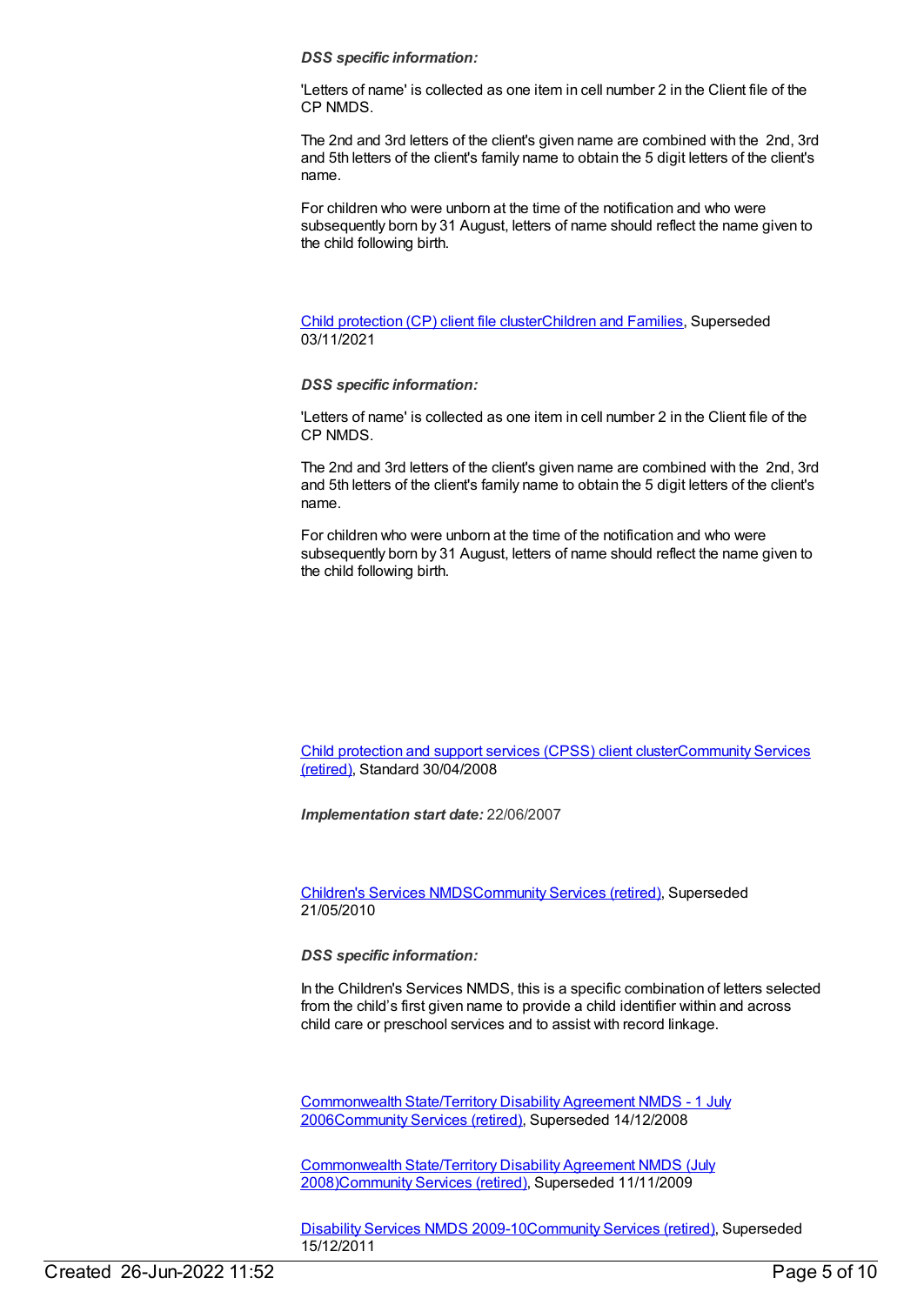[Disability](https://meteor.aihw.gov.au/content/428708) Services NMDS 2010-11[Community](https://meteor.aihw.gov.au/RegistrationAuthority/1) Services (retired), Superseded 15/12/2011

*Implementation start date:* 01/07/2010

[Disability](https://meteor.aihw.gov.au/content/461636) Services NMDS 2011-12[Community](https://meteor.aihw.gov.au/RegistrationAuthority/1) Services (retired), Superseded 13/03/2013

*Implementation start date:* 01/07/2011

Early Childhood [Education](https://meteor.aihw.gov.au/RegistrationAuthority/13) and Care: Unit Record Level NMDS 2011Early Childhood, Superseded 09/03/2012

*Implementation start date:* 01/07/2011

*DSS specific information:*

Should be reported for the child only, i.e. information not required for teachers.

Early Childhood [Education](https://meteor.aihw.gov.au/content/438006) and Care: Unit Record Level NMDS 2011Early Childhood, [Superseded](https://meteor.aihw.gov.au/RegistrationAuthority/13) 09/03/2012

*Implementation start date:* 01/07/2011

*DSS specific information:*

Should be reported for the child only, i.e. information not required for teachers.

Early Childhood [Education](https://meteor.aihw.gov.au/content/466523) and Care: Unit Record Level NMDS 2012Early Childhood, [Superseded](https://meteor.aihw.gov.au/RegistrationAuthority/13) 08/04/2013

*Implementation start date:* 01/07/2012

*DSS specific information:*

Should be reported for the child only, i.e. information not required for teachers.

Early Childhood [Education](https://meteor.aihw.gov.au/content/494147) and Care: Unit Record Level NMDS 2013Early Childhood, [Superseded](https://meteor.aihw.gov.au/RegistrationAuthority/13) 28/05/2014

*Implementation start date:* 01/07/2013

*DSS specific information:*

Should be reported for the child only, i.e. information not required for teachers.

Early Childhood [Education](https://meteor.aihw.gov.au/content/555380) and Care: Unit Record Level NMDS 2014Early Childhood, [Superseded](https://meteor.aihw.gov.au/RegistrationAuthority/13) 01/06/2015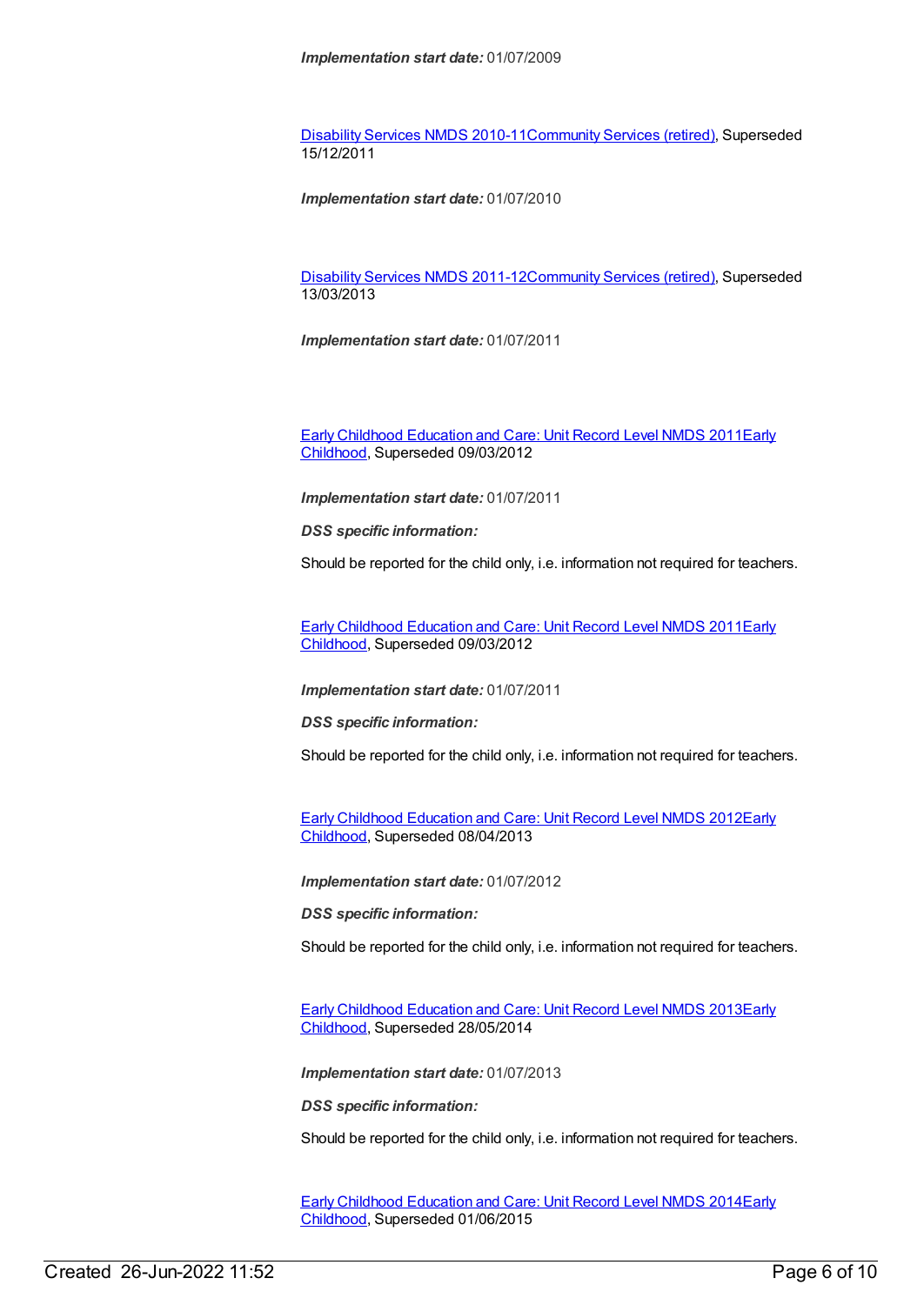*DSS specific information:*

Should be reported for the child only.

Early Childhood [Education](https://meteor.aihw.gov.au/content/602247) and Care: Unit Record Level NMDS 2015Early Childhood, [Superseded](https://meteor.aihw.gov.au/RegistrationAuthority/13) 24/07/2018

*Implementation start date:* 01/07/2015

*DSS specific information:*

Should be reported for the child only.

Early Childhood [Education](https://meteor.aihw.gov.au/RegistrationAuthority/13) and Care: Unit Record Level NMDS 2016Early Childhood, Superseded 24/07/2018

*Implementation start date:* 01/07/2016

*Implementation end date:* 30/06/2017

*DSS specific information:*

Should be reported for the child only.

Early Childhood [Education](https://meteor.aihw.gov.au/content/686135) and Care: Unit Record Level NMDS 2017Early Childhood, [Superseded](https://meteor.aihw.gov.au/RegistrationAuthority/13) 24/07/2018

*Implementation start date:* 01/07/2017

*Implementation end date:* 30/06/2018

*DSS specific information:*

Should be reported for the child only.

Early Childhood [Education](https://meteor.aihw.gov.au/content/686221) and Care: Unit Record Level NMDS 2018Early Childhood, [Superseded](https://meteor.aihw.gov.au/RegistrationAuthority/13) 02/12/2020

*Implementation start date:* 01/07/2018

*DSS specific information:*

Should be reported for the child only.

Early Childhood [Education](https://meteor.aihw.gov.au/content/731157) and Care: Unit Record Level NMDS 2019Early Childhood, [Superseded](https://meteor.aihw.gov.au/RegistrationAuthority/13) 02/12/2020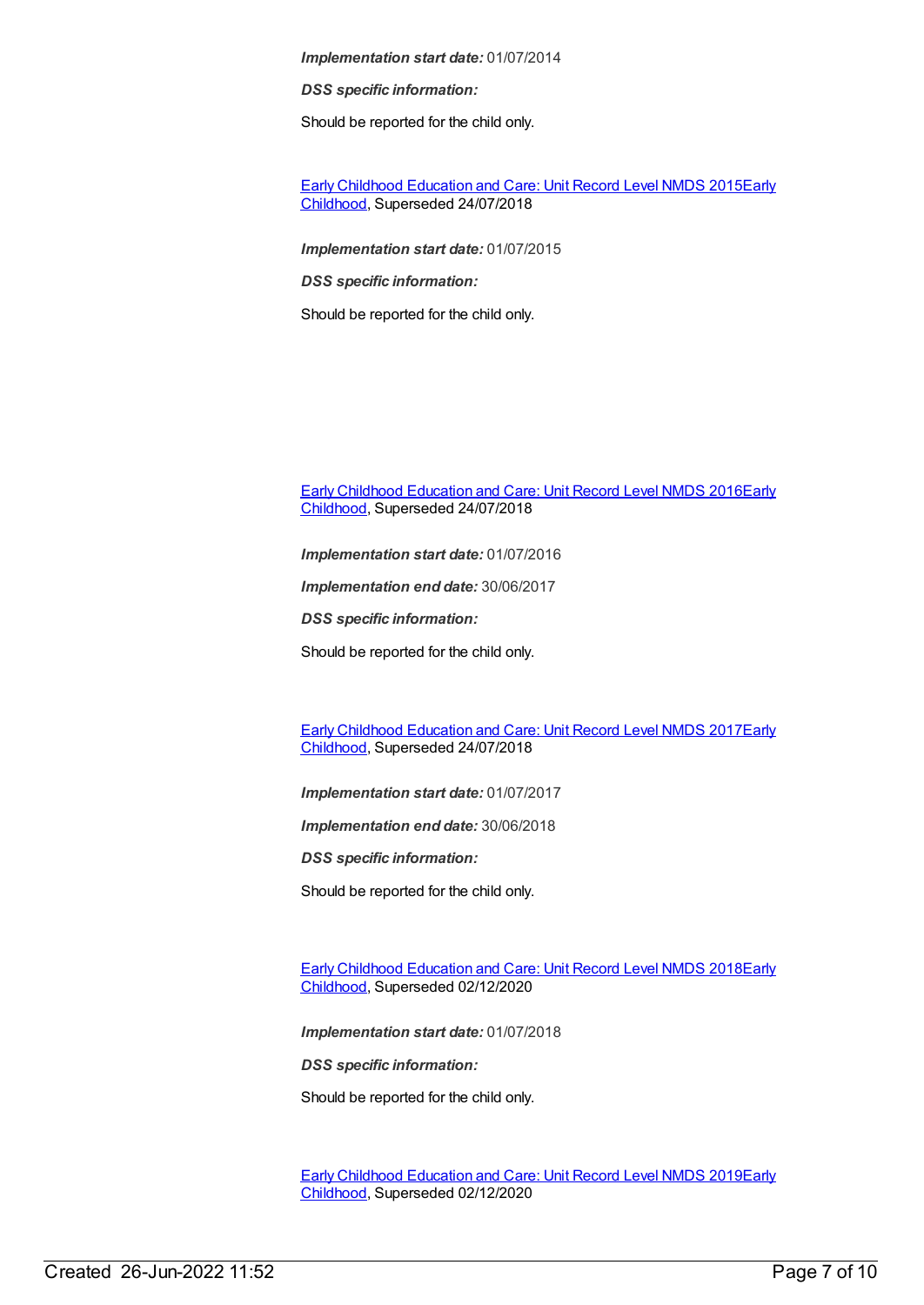*DSS specific information:*

Should be reported for the child only.

Early Childhood [Education](https://meteor.aihw.gov.au/content/731168) and Care: Unit Record Level NMDS 2020Early Childhood, [Superseded](https://meteor.aihw.gov.au/RegistrationAuthority/13) 25/10/2021

*Implementation start date:* 01/07/2020

*DSS specific information:*

Should be reported for the child only.

Early Childhood [Education](https://meteor.aihw.gov.au/RegistrationAuthority/13) and Care: Unit Record Level NMDS 2021Early Childhood, Standard 25/10/2021

*Implementation start date:* 01/07/2021

*DSS specific information:*

Should be reported for the child only.

[Juvenile](https://meteor.aihw.gov.au/content/386845) Justice Client file cluste[rCommunity](https://meteor.aihw.gov.au/RegistrationAuthority/1) Services (retired), Standard 14/09/2009 Youth [Justice](https://meteor.aihw.gov.au/RegistrationAuthority/4), Recorded 23/05/2022

*Implementation start date:* 24/09/2009

[Juvenile](https://meteor.aihw.gov.au/content/513199) Justice Client file cluste[rCommunity](https://meteor.aihw.gov.au/RegistrationAuthority/1) Services (retired), Not progressed 23/01/2018 Youth [Justice](https://meteor.aihw.gov.au/RegistrationAuthority/4), Recorded 23/05/2022

*DSS specific information:*

'Letters of name' is collected as one item in cell number 2 and is a specific combination of the 2nd, 3rd and 5th letters of the person's family name and the 2nd and 3rd letters of the person's given name.

[Juvenile](https://meteor.aihw.gov.au/content/314122) Justice NMDS 200[7Community](https://meteor.aihw.gov.au/RegistrationAuthority/1) Services (retired), Superseded 19/05/2010

*Implementation start date:* 01/07/2005

Public Housing and State Owned and Managed Indigenous housing (PH & SOMIH) DSS [2018-Housing](https://meteor.aihw.gov.au/content/711016) [assistance](https://meteor.aihw.gov.au/RegistrationAuthority/11), Standard 10/05/2019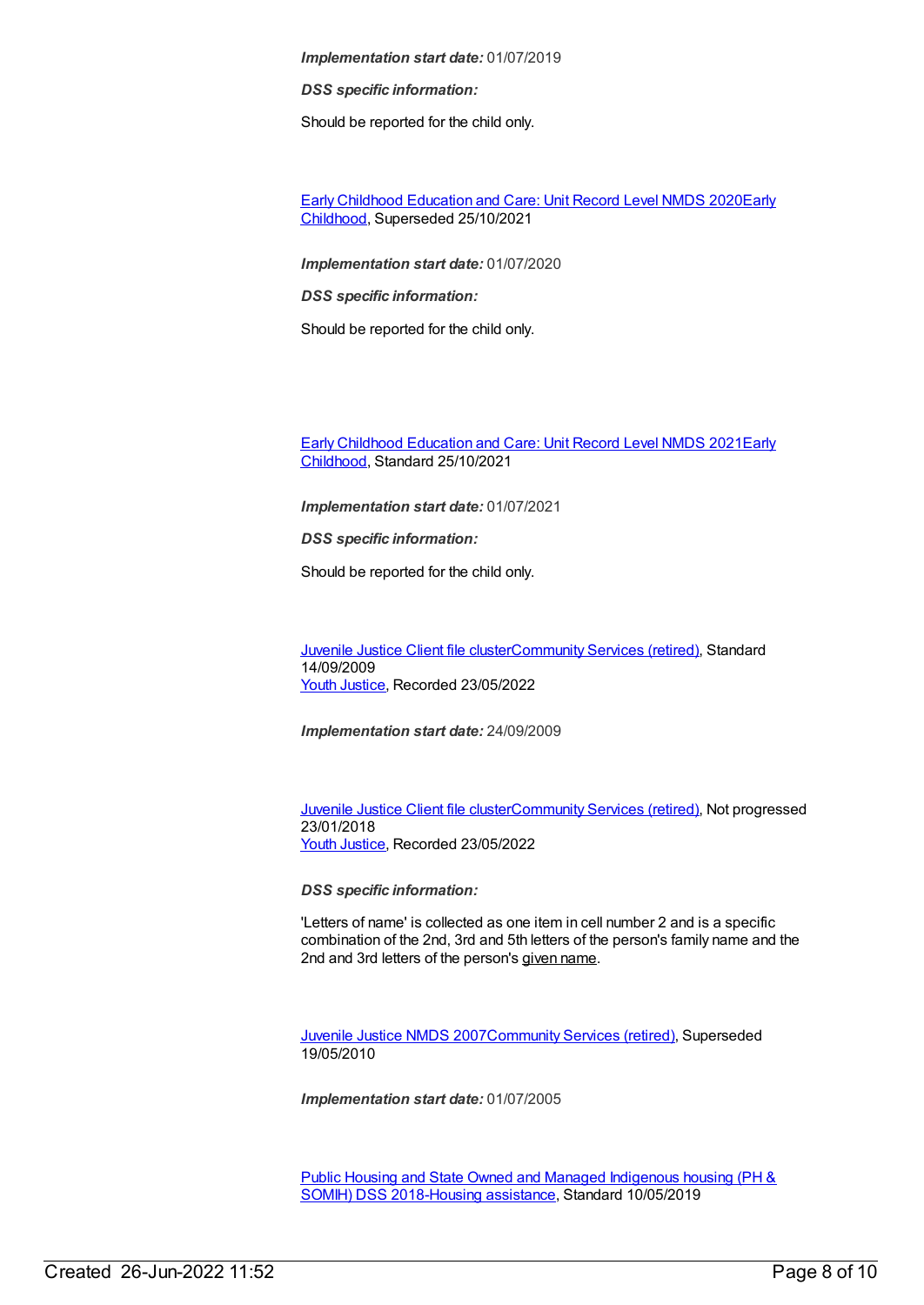SAAP Client [Collection](https://meteor.aihw.gov.au/content/339019) National Minimum Data Se[tCommunity](https://meteor.aihw.gov.au/RegistrationAuthority/1) Services (retired), Retired 01/07/2011

#### *DSS specific information:*

This data element should be collected for the client and for each accompanying child.

[Safety](https://meteor.aihw.gov.au/content/748884) in care (SC) file cluste[rChildren](https://meteor.aihw.gov.au/RegistrationAuthority/17) and Families, Standard 03/11/2021

#### *DSS specific information:*

'Letters of name' is collected as one item in cell number 2 in the Safety in care file of the CP NMDS.

The 2nd and 3rd letters of the client's given name are combined with the 2nd, 3rd and 5th letters of the client's family name to obtain the 5 digit letters of the client's name.

For children who were unborn at the time of the notification and who were subsequently born by 31 August, letters of name should reflect the name given to the child following birth.

[Safety](https://meteor.aihw.gov.au/content/740182) in care (SC) file cluste[rChildren](https://meteor.aihw.gov.au/RegistrationAuthority/17) and Families, Superseded 03/11/2021

#### *DSS specific information:*

'Letters of name' is collected as one item in cell number 2 in the Safety in care file of the CP NMDS.

The 2nd and 3rd letters of the client's given name are combined with the 2nd, 3rd and 5th letters of the client's family name to obtain the 5 digit letters of the client's name.

For children who were unborn at the time of the notification and who were subsequently born by 31 August, letters of name should reflect the name given to the child following birth.

[Statistical](https://meteor.aihw.gov.au/content/349510) linkage key 581 cluste[rCommunity](https://meteor.aihw.gov.au/RegistrationAuthority/1) Services (retired), Standard 21/05/2010 [Disability](https://meteor.aihw.gov.au/RegistrationAuthority/16), Standard 07/10/2014 Early [Childhood](https://meteor.aihw.gov.au/RegistrationAuthority/13), Standard 21/05/2010 [Health](https://meteor.aihw.gov.au/RegistrationAuthority/12), Superseded 25/01/2018 [Homelessness](https://meteor.aihw.gov.au/RegistrationAuthority/14), Superseded 10/08/2018 Housing [assistance](https://meteor.aihw.gov.au/RegistrationAuthority/11), Standard 23/08/2010

[Statistical](https://meteor.aihw.gov.au/content/686238) linkage key 581 clusterACT Health [\(retired\)](https://meteor.aihw.gov.au/RegistrationAuthority/9), Candidate 09/08/2018 [Health](https://meteor.aihw.gov.au/RegistrationAuthority/12), Superseded 17/12/2021 [Homelessness](https://meteor.aihw.gov.au/RegistrationAuthority/14), Standard 10/08/2018